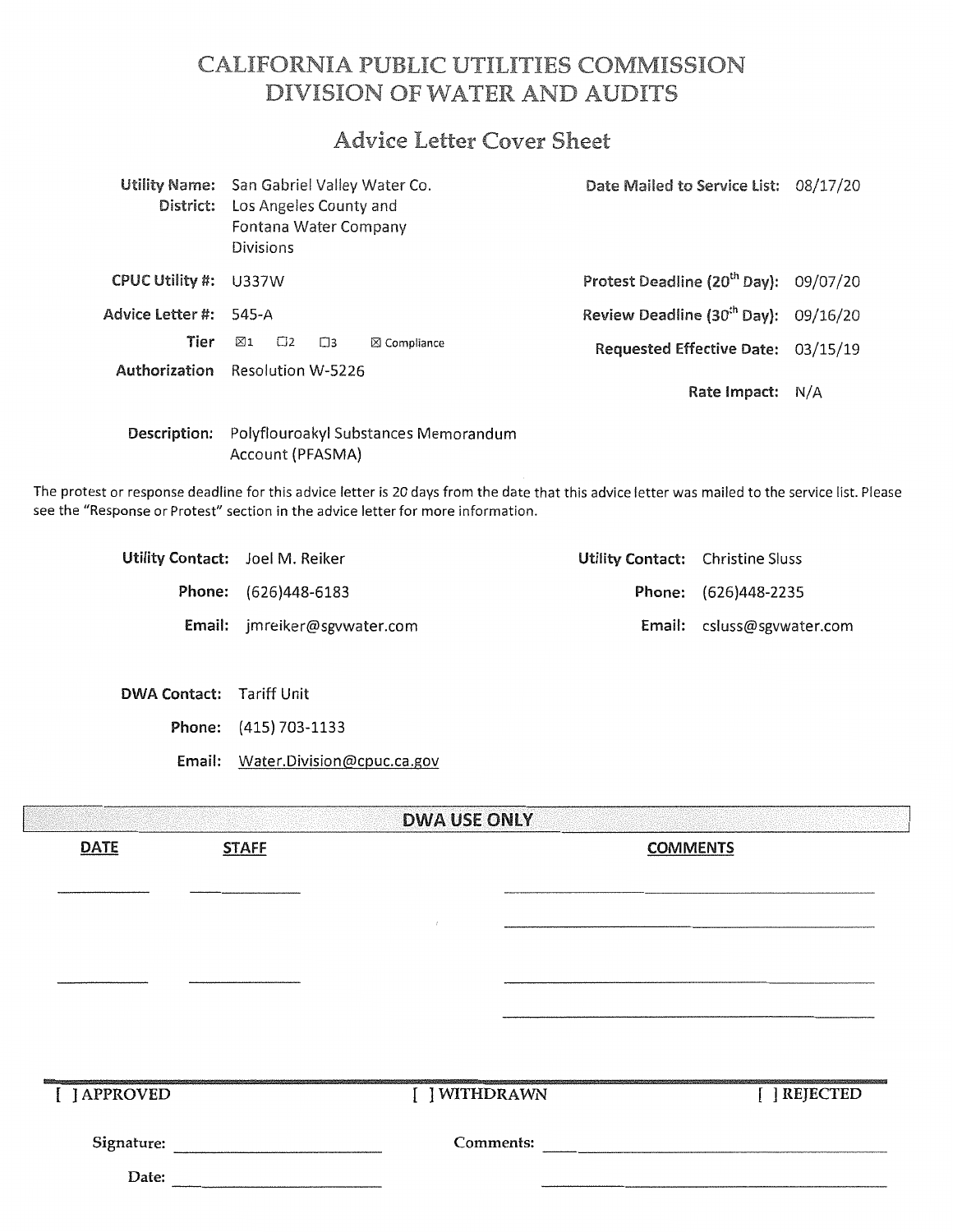# SANY GARDOOR VALLENY WATER GOMEANY

August 17, 2020

Advice Letter No. 545-A U337W

 $C_{\text{max}}$ <sup>Ilin</sup> $\sim$ 

## TO THE PUBLIC UTILITIES COMMISSION OF THE STATE OF CALIFORNIA

San Gabriel Valley Water Company ("San Gabriel") hereby requests ministerial review and approval of the following changes in tariff sheets applicable to its Los Angeles County and Fontana Water Company divisions:

|                  |                          |          | Cancemmy    |
|------------------|--------------------------|----------|-------------|
| <b>CPUC</b>      |                          | Schedule | <b>CPUC</b> |
| <b>Sheet No.</b> | Title                    | No.      | Sheet No.   |
| $3011-W$         | Preliminary Statement W2 | N/A      | N/A         |
| $3107-W$         | Table of Contents        | N/A      | 3106-W      |

### Purpose

This supplemental advice letter is submitted in compliance with California Public Utilities Commission ("Commission") Resolution W-5226 authorizing San Gabriel to establish the Polyfluoroalkyl Substances ("PFAS") Memorandum Account ("PFASMA"). The purpose of the PF ASMA is to record incremental operating costs, including testing and monitoring, customer and public notifications, and alternative sources of supply, to the extent San Gabriel is not already able to recover these expenses, to comply with the regulatory standards set by the State Water Resources Control Board ("SWRCB") to detect, monitor, report, and remediate per- and polyfluoroalkyl substances ("PFAS") in drinking water. Pursuant to Water Industry Rule 7.3 .1 (3) of General Order 96-B, this advice letter is designated as Tier 1.

#### Discussion

On March 15, 2019, the SWRCB ordered San Gabriel to begin collecting PFAS samples from eight of its 66 active wells, pursuant to Health and Safety Code section 116400 (quarterly for one year). San Gabriel also voluntarily sampled its remaining wells and found PF AS levels at concentrations above the notification level but below the response level at Wells WlC, W6C, and W6D. Consequently, notification letters were sent to the SWRCB and Commission on December 19, 2019. On February 20, 2020, San Gabriel once again notified the Commission of PF AS detections above the notification levels but below the response levels, this time at Wells 2D, 2E, and 2F.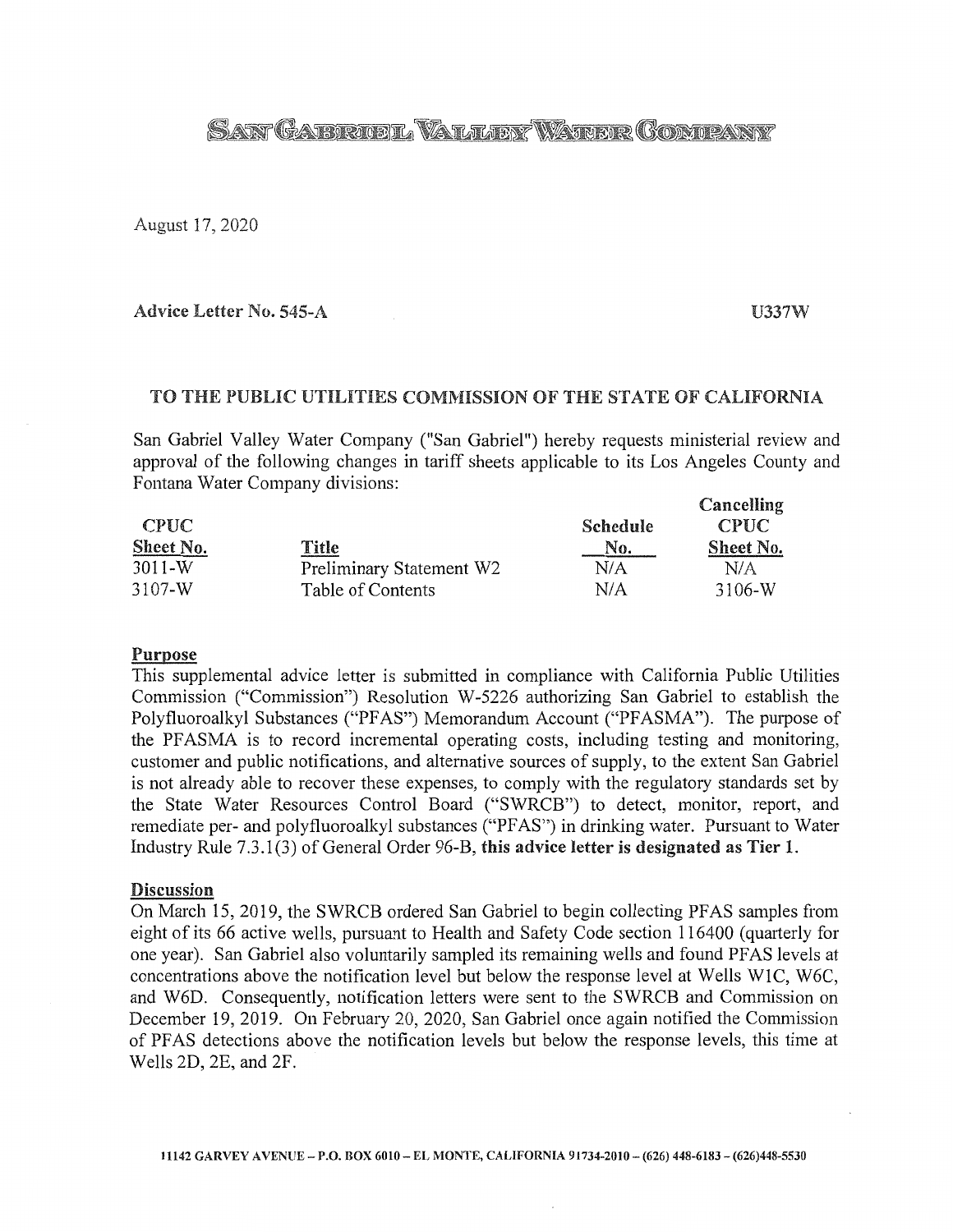On January 7, 2020, San Gabriel submitted Advice Letter 545, requesting authorization to open the PFASMA. On January 17, 2020, Water Division rejected San Gabriel's Advice Letter 545 by disposition letter pursuant to General Order 96-B, General Rule 7.6.1 and Water Industry Rule 7.3.2(5). On January 27, 2020, San Gabriel filed a Request for Review of Water Division's Disposition ("Request for Review").

On August 6, 2020, the Commission issued Resolution W-5226, responding to San Gabriel's Request for Review. Resolution W-5226 reverses Water Division's disposition rejecting Advice Letter 545, but limits the PF AS-related costs that San Gabriel may record in the PFASMA to testing and monitoring, customer and public notifications, and alternative sources of supply, to the extent the utility is not already able to recover these expenses. Commission found in Resolution W-5226 that the appropriate place to request rate increases to cover incremental plant costs is an application where the utility can make the showing that the incremental plant is necessary to provide safe water service. Accordingly, San Gabriel submits this supplemental advice letter pursuant to Ordering Paragraph No. 3 of Resolution W-5226, which limits the costs that may be recorded in the PFASMA to those described above.

### Service and Notice

Distribution of this advice letter is being made to the attached service lists in accordance with Water Industry Rule 4.1 of General Order 96-B. No other parties have requested notification of tariff filings related to the Los Angeles County and Fontana Water Company divisions. In accordance with Water Industry Rule 3.3 of General Order 96-B, San Gabriel will also post this advice letter to its websites www.sgvwater.com and www.fontanawater.com.

### Protest and Responses

Anyone may respond to or protest this advice letter. A response supports the filing and may contain information that proves useful to the Commission in evaluating the advice letter. A protest objects to the advice letter in whole or in part and must set forth the specific grounds on which it is based. These grounds are:

- (1) San Gabriel did not properly serve or give notice of the advice letter;
- (2) The relief requested in the advice letter would violate statute or Commission order, or is not authorized by statute or Commission order on which San Gabriel relies;
- (3) The analysis, calculations, or data in the advice letter contain material error or omissions;
- ( 4) The relief requested in the advice letter is pending before the Commission in a formal proceeding;
- ( 5) The relief requested in the advice letter requires consideration in a formal hearing, or is otherwise inappropriate for the advice letter process; or
- (6) The relief requested in the advice letter is unjust, umeasonable, or discriminatory, provided that such a protest may not be made where it would require relitigating a prior order of the Commission.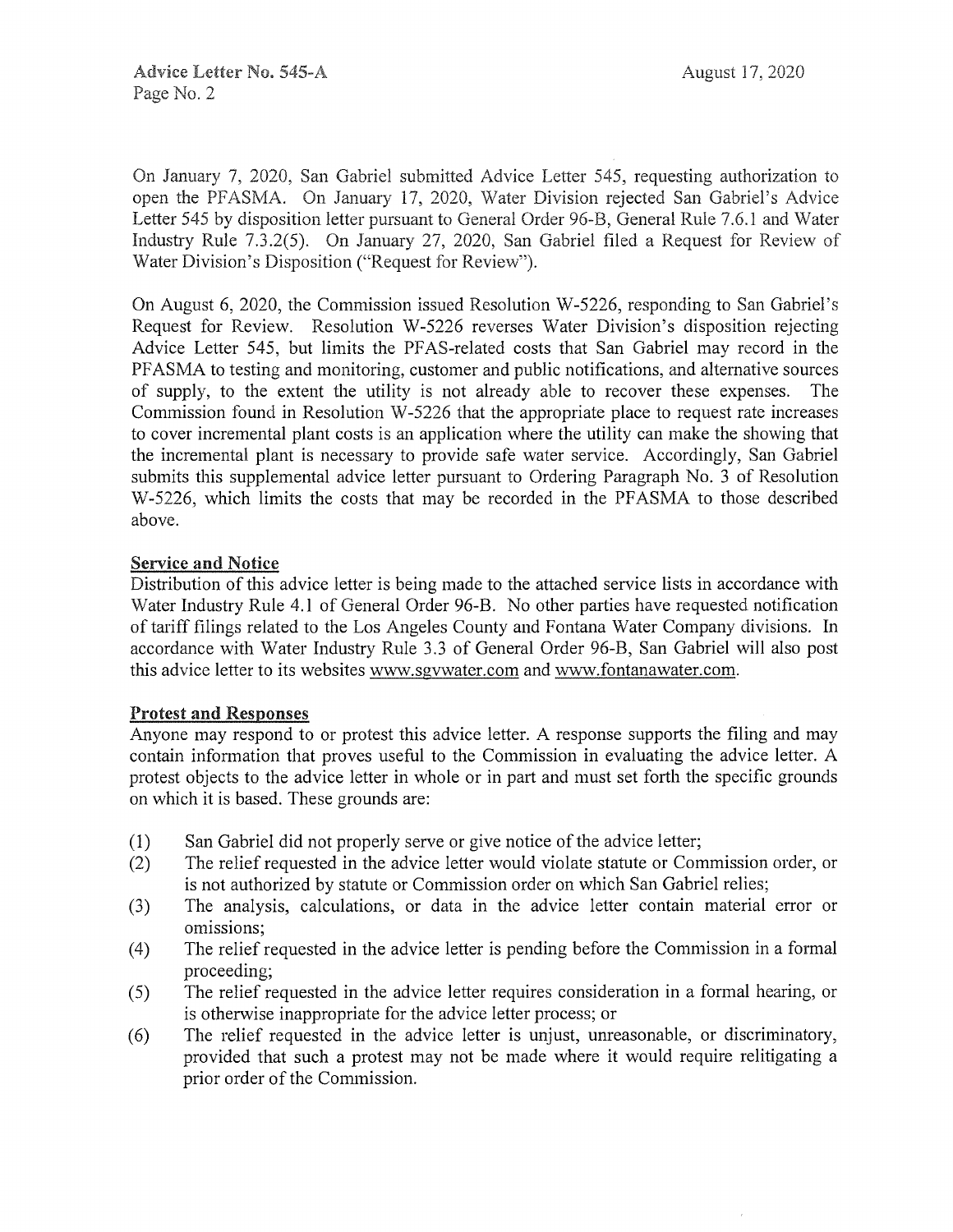A protest may not rely on a policy objection to an advice letter where the relief requested in the advice letter follows rules or directions established by statute or Commission order applicable to the utility. A protest shall provide citations or proofs where available to allow staff to properly consider the protest. A response or protest must be made in writing or by electronic mail and must be received by the Water Division within 20 days of the date this advice letter is filed. The address for mailing or delivering a response or protest is:

| Mailing Address:                       |
|----------------------------------------|
| California Public Utilities Commission |
| Water Division, 3 <sup>rd</sup> Floor  |
| 505 Van Ness Avenue                    |
| San Francisco, CA 94102                |
|                                        |

On the same date the response or protest is submitted to the Water Division, the respondent or protestant shall send a copy of the protest by mail to San Gabriel addressed as follows:

| Email Address:        | Mailing Address:                     |
|-----------------------|--------------------------------------|
| imreiker@sgvwater.com | San Gabriel Valley Water Company     |
|                       | Vice President of Regulatory Affairs |
|                       | 11142 Garvey Avenue                  |
|                       | El Monte, CA 91733                   |

Cities and counties that need Board of Supervisors or Board of Commissioners approval to protest should inform the Water Division, within the 20 day protest period, so that a late filed protest can be entertained. The informing document should include an estimate of the date the proposed protest might be voted on.

The advice letter process does not provide for any further responses, protests or comments, except for San Gabriel's reply, after the 20-day comment period. San Gabriel will reply to each protest and may reply to any response. Each reply must be received by the Water Division within five business days after the end of the protest period, and shall be served on the same day to the person who filed the protest or response.

If you have not received a reply to your protest within ten business days, contact San Gabriel at (626) 448-6183.

San Gabriel Valley Water Company

*Isl* Joel M. Reiker

Joel M. Reiker Vice President of Regulatory Affairs

cc: Bruce DeBerry, CPUC- Water Division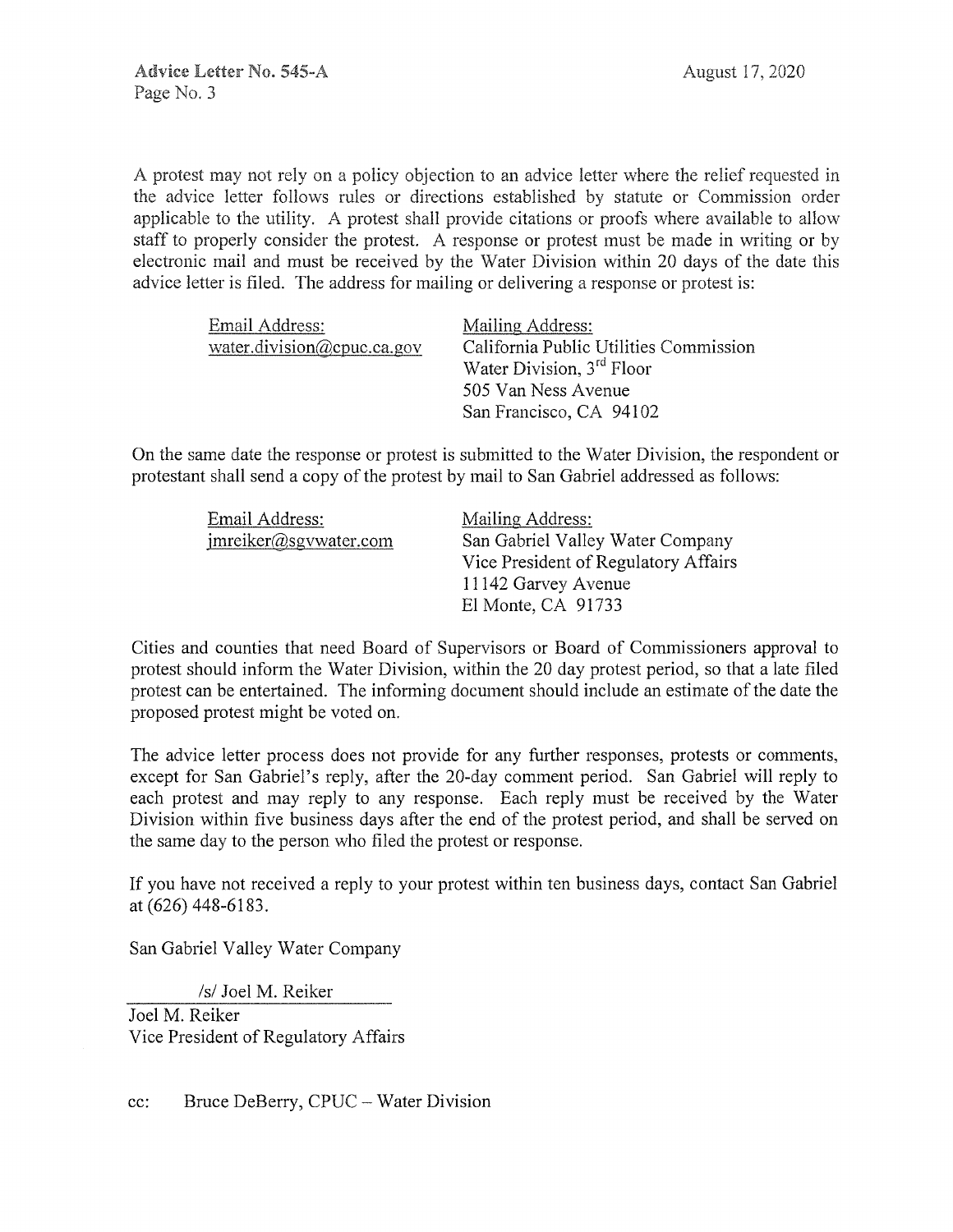## Victor Chan, CPUC - Water Branch, Cal Advocates Richard Rauschmeier, CPUC - Water Branch, Cal Advocates

 $\epsilon$ 

\encl.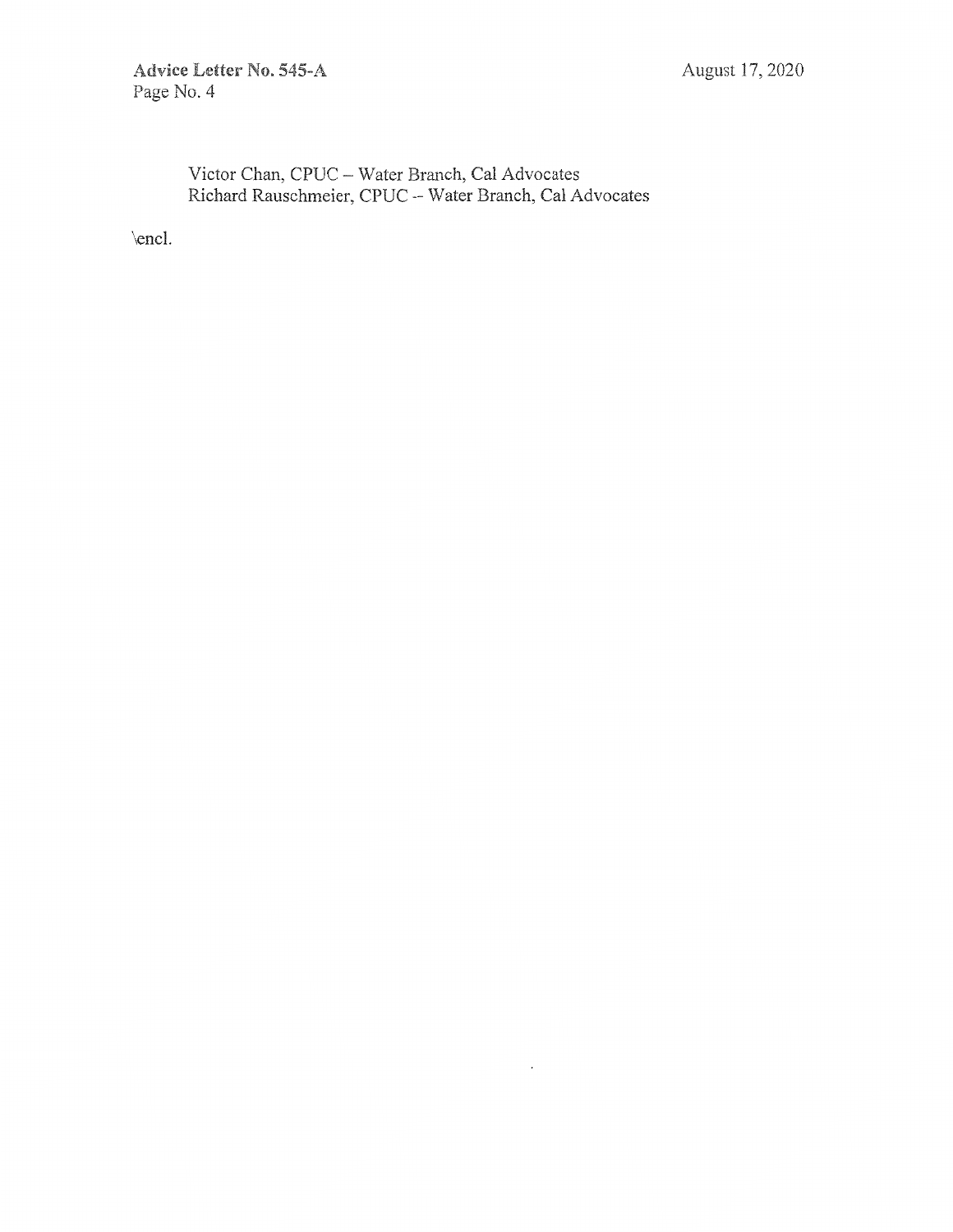| San Gaibhnel Valley Whine Comman |  |  |
|----------------------------------|--|--|
|                                  |  |  |

! l 142 GARVEY AVENUE EL MONTE. CALIFORNIA 91733

Original Cancelling

| Cal. P.U.C. Sheet No. |  | $3011 - W^*$ |
|-----------------------|--|--------------|
| Cal. P.U.C. Sheet No. |  |              |

### W2. Polyfluoroalkyl Substances Memorandum Account (PFASMA) for the Los Angeles and **Fontana Water Company Divisions**

### 1. Purpose

The purpose of this memorandum account is to record incremental operating costs, including testing and monitoring; customer and public notifications; and alternative sources of supply, to the extent the utility is not already able to recover these expenses, to comply with the regulatory standards set by the State Water Resources Control Board to detect, monitor, report, and remediate per- and polyfluoroalkyl substances (PF AS) in drinking water.

### 2. Applicability

The applicable incremental costs include:

- Laboratory testing and monitoring  $-\text{ due to the specialized nature of the analyses (new and }$ developing methods, low detection limits and sensitivity for sample contamination), the cost for each analysis is much greater than routine monitoring tests.
- e Customer/public notifications.
- Alternative sources of supply.

Increases in rate base shall be requested through the application process, whether through the utility's next general rate case or a separate application.

### 3. Memorandum Account Entries

Separately for each division, entries to the PFASMA shall be made at the end of each month as follows:

- a. All related costs including, but not limited to, laboratory testing/monitoring, customer/public notifications and alternative sources of supply (debit).
- b. Monthly interest expense calculated at 1112 of the most recent month's interest rate on Commercial Paper (prime, 3-month), published in the Federal Reserve Statistical Release, H.15 (http://www/federalreserve.gov/releases/H I 5/data/m/cp3m.txt), or its successor publication (debit or credit).

### 4. Disposition

Disposition of the balance in the PFASMA shall be determined in San Gabriel's next general rate case (scheduled to be filed in January 2022), or before then by a Tier 3 advice letter if the cumulative balance exceeds 2% of San Gabriel's adopted revenue requirement.

5. Effective Date

The PFASMA is effective March 15, 2019.

*Authorization: Established pursuant to Resolution W-5226* 

| (To be inserted by utility)  | <i>Issued by</i>                 | (To be inserted by Cal. P.U.C.) |
|------------------------------|----------------------------------|---------------------------------|
| Advice Letter No.<br>- 545-A | J. M. Reiker                     | Date Filed                      |
| Decision No.                 | NAME<br>V. P. Regulatory Affairs | Effective                       |
| <b>CABLE 57</b>              | TITLE                            | Resolution No.                  |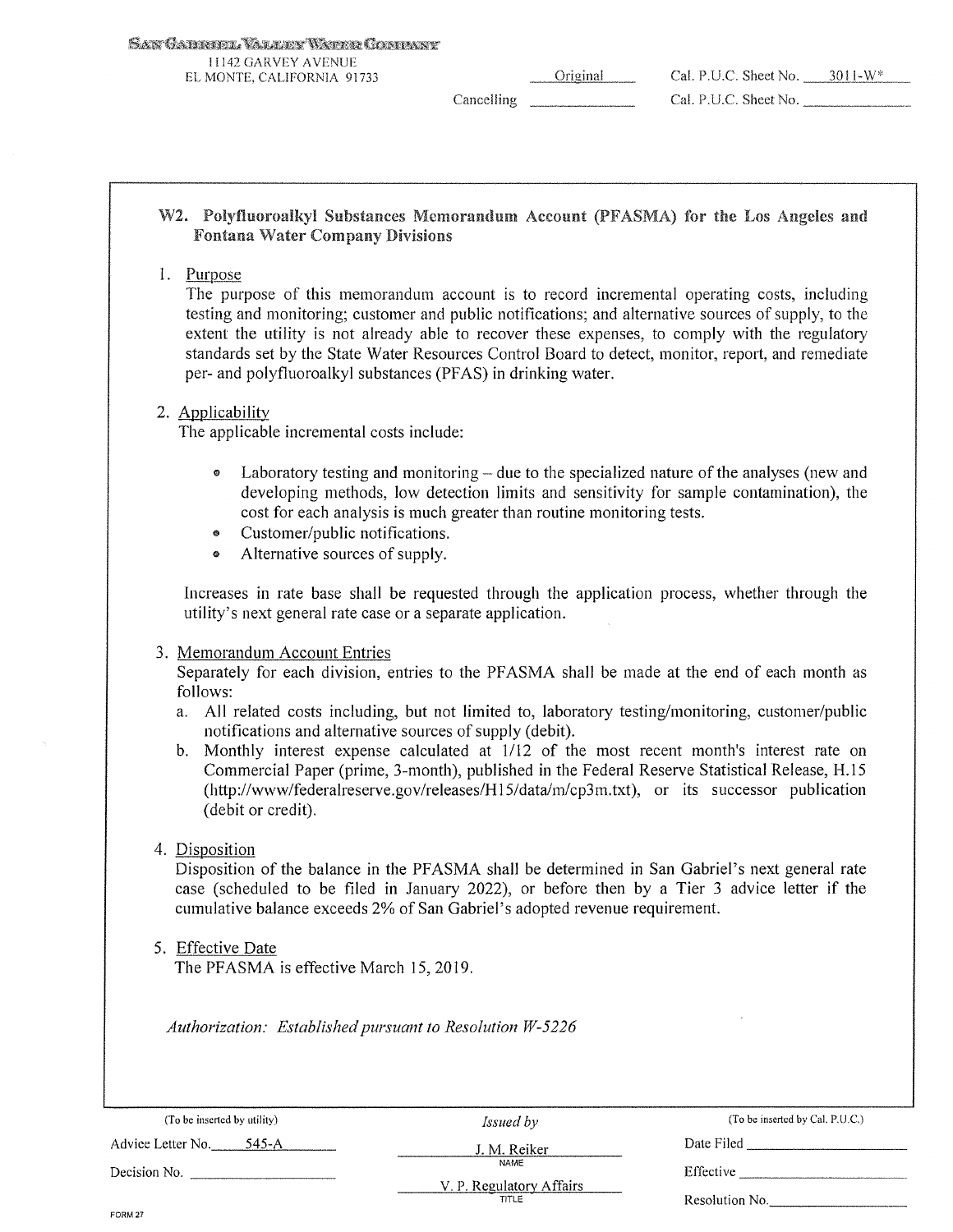### SAN GABRIEL VALLER WARER GOMPANY

EL MONTE, CALIFORNlA 91733

Revised Cancelling  $\qquad$ 

Revised

Resolution No. \_\_\_\_\_\_\_\_\_\_

### TABLE OF CONTENTS

The following listed tariff sheets contain all effective rates and rules affecting the rates and services of the utility, together with information relating thereto:

|                                                            |              | C.P.U.C.                                  |     |
|------------------------------------------------------------|--------------|-------------------------------------------|-----|
| <b>Subject Matter of Sheet</b><br>Title Page               |              | Sheet No.<br>1559-W                       |     |
| Table of Contents                                          |              | 3107-W, 3100-W                            | (T) |
|                                                            |              | 3026-W, 2935-W,                           |     |
|                                                            |              | 2936-W, 2949-W                            |     |
| Preliminary Statement                                      |              | 634-W, 390-W, 2878-W, 2879-W, 2392-W,     |     |
|                                                            |              | 3099-W, 3105-W, 2782-W, 2783-W, 2395-W,   |     |
|                                                            |              | 2880-W, 2744-W, 2749-W, 3081-W, 2401-W,   |     |
|                                                            |              | 2715-W to 2718-W, 3082-W, 3083-W, 2986-W, |     |
|                                                            |              | 3084-W, 3085-W, 2984-W, 2887-W,           |     |
|                                                            |              | 3055-W, 3011-W, 2412-W, 2668-W            | (T) |
|                                                            |              |                                           |     |
| Service Area Maps:                                         |              |                                           |     |
| Fontana Water Company                                      |              | 1533-W                                    |     |
| Los Angeles County Division                                |              |                                           |     |
| Service Area - East Portion                                |              | 1183-W                                    |     |
| - South Portion                                            |              | 869-W                                     |     |
| - West Portion                                             |              | 2690-W                                    |     |
| Area Maps of Less Than 40 p.s.i.g.                         |              | $871-W$                                   |     |
|                                                            |              | 691-W to 697-W                            |     |
|                                                            | Schedule     |                                           |     |
| <b>Rate Schedules</b>                                      | Number       |                                           |     |
| All Tariff Areas                                           |              |                                           |     |
| Surcharge to Fund Public Utilities                         |              |                                           |     |
| Commission Reimbursement Fee                               | AA-UF        | 3058-W                                    |     |
| Stages Water Shortage Surcharges and Penalties 14.1        |              | 2580-W, 2482-W to 2484-W, 2581-W          |     |
| Fontana Water Company<br>General Metered Service - General | $FO-1$       |                                           |     |
| General Metered Service - Conservation                     | $FO-1C$      | 3102-W, 3089-W<br>3090-W                  |     |
| Private Fire Service                                       | $FO-4$       | 3091-W, 1087-W, 1476-W                    |     |
| Recycled Water Metered Service                             | $FO-6$       | 3104-W, 3093-W                            |     |
| <b>Construction Service</b>                                | $FO-9$       | 2707-W, 2708-W                            |     |
| California Alternative Rates For Water                     | FO-CARW      | 3075-W, 3076-W                            |     |
| Additional Surcharges/Surcredits                           | FO-AS        | 3077-W                                    |     |
| <b>Facilities Fees</b>                                     | FO-FF        | 3078-W, 1876-W                            |     |
|                                                            |              |                                           |     |
|                                                            |              |                                           |     |
|                                                            |              |                                           |     |
|                                                            | (continued)  |                                           |     |
| (To be inserted by utility)                                | Issued by    | (To be inserted by Cal. P.U.C.)           |     |
| Advice Letter No. 545-A                                    | J. M. Reiker |                                           |     |
| Decision No.                                               | <b>NAME</b>  | Effective                                 |     |